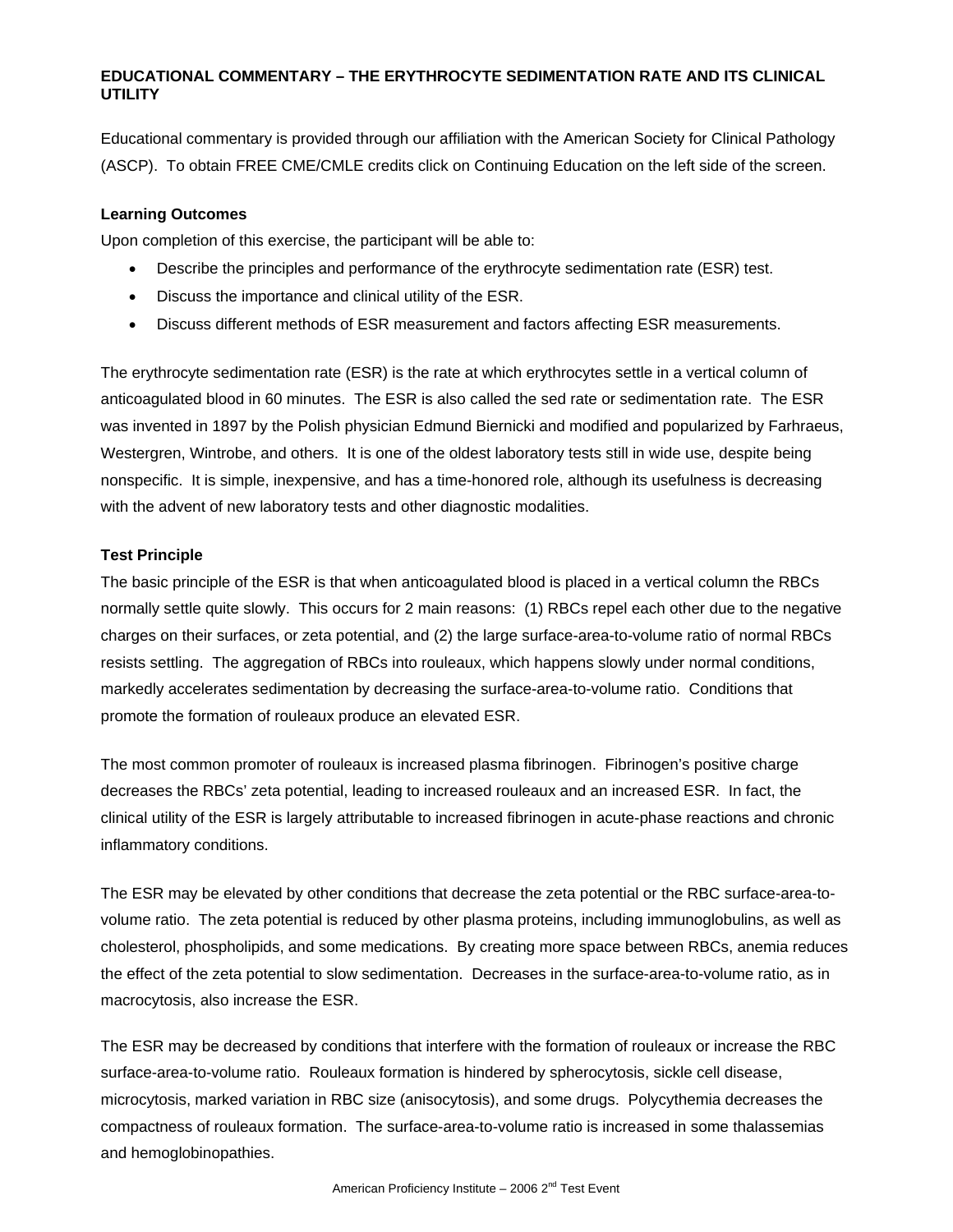Technical factors also influence the ESR. RBCs settle more quickly in nonvertical tubes and with vibration. RBCs become more spherical as specimens age, decreasing the ESR.

Some causes of increased and decreased ESRs are listed in the **Table** below.

|  |  |  | TABLE. Factors Affecting the Erythrocyte Sedimentation Rate (ESR). |  |  |
|--|--|--|--------------------------------------------------------------------|--|--|
|  |  |  |                                                                    |  |  |

| Category                   | <b>Increased ESR</b>                                                                                                                                                                                                                                                                                                 | <b>Decreased ESR</b>                                                                                                                    |
|----------------------------|----------------------------------------------------------------------------------------------------------------------------------------------------------------------------------------------------------------------------------------------------------------------------------------------------------------------|-----------------------------------------------------------------------------------------------------------------------------------------|
| Blood proteins &<br>lipids | Hypercholesterolemia<br>Hyperfibrinogenemia<br>Hypergammaglobulinemia<br>Hypoalbuminemia                                                                                                                                                                                                                             | Hyperalbuminemia<br>Hyperglycemia<br>Hypofibrinogenemia<br>Hypogammaglobulinemia<br>Increased bile salts<br>Increased phospholipids     |
| <b>RBCs</b>                | Anemia<br>Macrocytosis                                                                                                                                                                                                                                                                                               | Acanthocytosis<br>Anisocytosis (marked)<br>Hemoglobin C<br>Microcytosis<br>Polycythemia<br>Sickle cells<br>Spherocytosis<br>Thalassemia |
| <b>WBCs</b>                | Leukemia                                                                                                                                                                                                                                                                                                             | Leukocytosis (marked)                                                                                                                   |
| Drugs                      | Dextran<br>Heparin<br>Penicillamine<br>Procainamide<br>Theophylline<br>Vitamin A                                                                                                                                                                                                                                     | <b>ACTH</b><br>Corticotropin<br>Cortisone<br>Ethambutol<br>Quinine<br>Salicyclates                                                      |
| <b>Clinical conditions</b> | Acute heavy metal poisoning<br>Acute bacterial infections<br>Collagen vascular diseases<br>Diabetes mellitus<br>End-stage renal failure<br>Gout<br>Malignancy<br>Menstruation<br>Multiple myeloma<br>Myocardial infarction<br>Pregnancy<br>Rheumatic fever<br>Rheumatoid arthritis<br>Syphilis<br>Temporal arteritis | Cachexia<br>Congestive heart failure<br><b>Newborn</b>                                                                                  |
| Specimens                  | Refrigerated sample not returned to<br>room temperature                                                                                                                                                                                                                                                              | Clotted blood sample<br>Delay in testing                                                                                                |
| Technique                  | High room temperature<br><b>Tilted ESR tube</b><br>Vibration                                                                                                                                                                                                                                                         | Bubbles in ESR column<br>Low room temperature<br>Narrow ESR column diameter                                                             |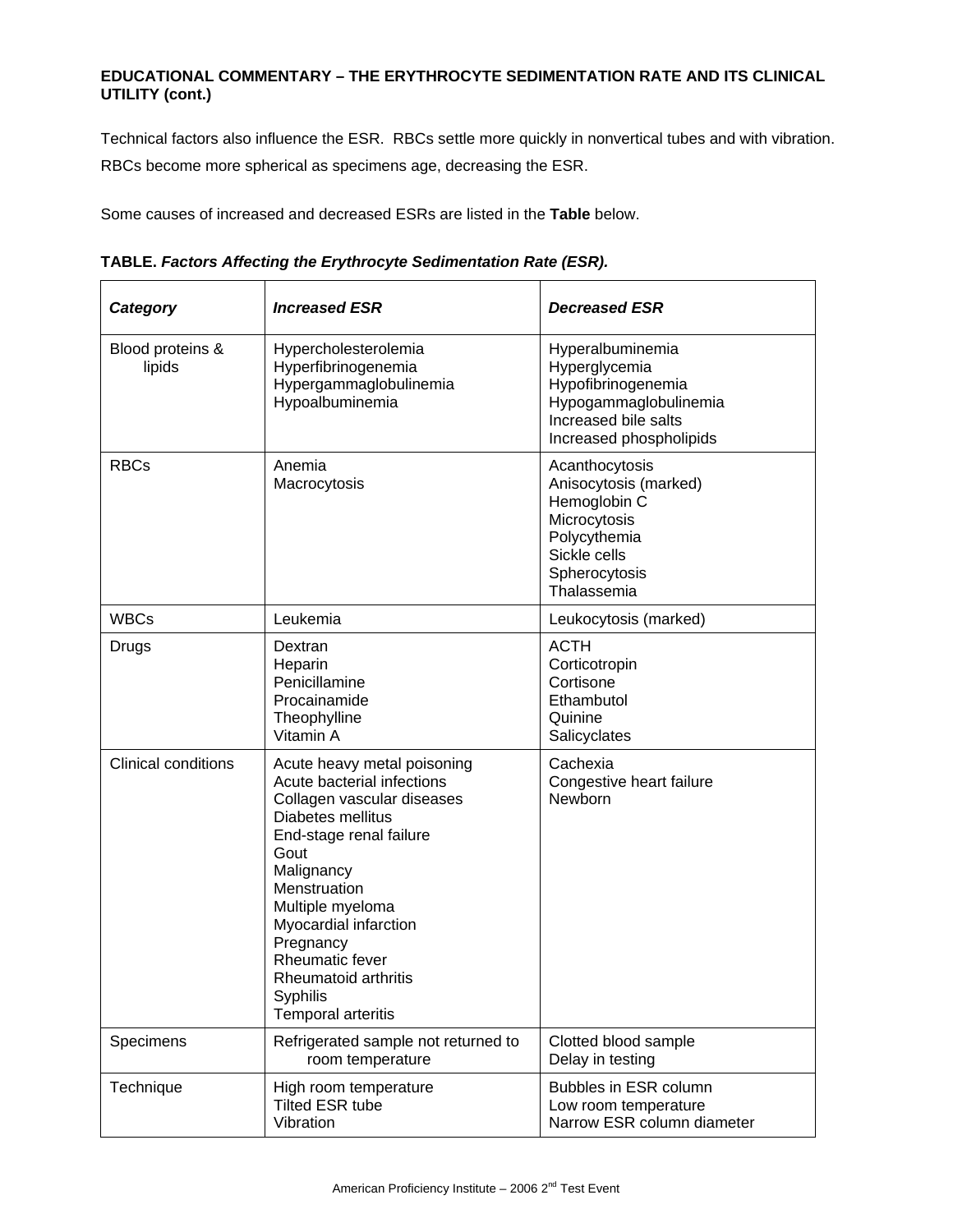### **Clinical Use of the ESR**

As a nonspecific test, the ESR has inherent limitations in its clinical utility; however, in some clinical contexts the ESR may provide valuable information for screening, diagnosis, and monitoring disease activity or therapeutic response.

### **Screening**

### *Asymptomatic Patients*

Although the ESR has been used in the past as a general screening test, clinical trials have not demonstrated any value of the ESR for screening asymptomatic individuals. Not only is the number of abnormal results low, but also the abnormal results in most cases return to normal over several months without any significant diagnosis being made. A complete history and physical examination is a much better screen than an ESR.

## *Nonspecific Symptoms*

An elevated ESR in the presence of nonspecific symptoms may help justify or direct further evaluation because moderate elevations of the ESR are common in infections, inflammatory diseases, and neoplasia. A normal ESR, however, does not exclude active disease.

## **Diagnosis**

The ESR is a useful aid in establishing the diagnosis of several diseases.

# *Temporal Arteritis and Giant Cell Arteritis*

Temporal arteritis, a giant cell arteritis involving the temporal arteries, is a medical emergency. Unless treatment is instituted within a few hours, there is a high risk of ophthalmic arterial thrombosis, leading to blindness. The definitive diagnosis is made by histologic examination of a temporal artery biopsy, but this examination cannot generally be performed quickly enough to guide initial therapy. In patients with temporal arteritis, the average ESR is >90 mm/h (Westergren method) and exceeds 30 mm/h in 99%. When symptoms of temporal arteritis are present, an elevated ESR—particularly a highly elevated ESR—indicates that corticosteroid therapy should be started immediately.

Giant cell arteritis may affect a variety of arteries other than the temporal artery, often with vague symptoms. A very high ESR may be an important clue to the diagnosis.

# *Polymyalgia Rheumatica*

Polymyalgia rheumatica and giant cell arteritis are thought to represent a spectrum of one disease, but the signs and symptoms of polymyalgia rheumatica—stiffness and pain in the shoulders, hips, and lower back, with malaise, anemia, and an elevated ESR—may occur without giant cell arteritis. Polymyalgia rheumatica is a clinical diagnosis made after excluding other rheumatic diseases, systemic vasculitides, malignancies, and chronic infections.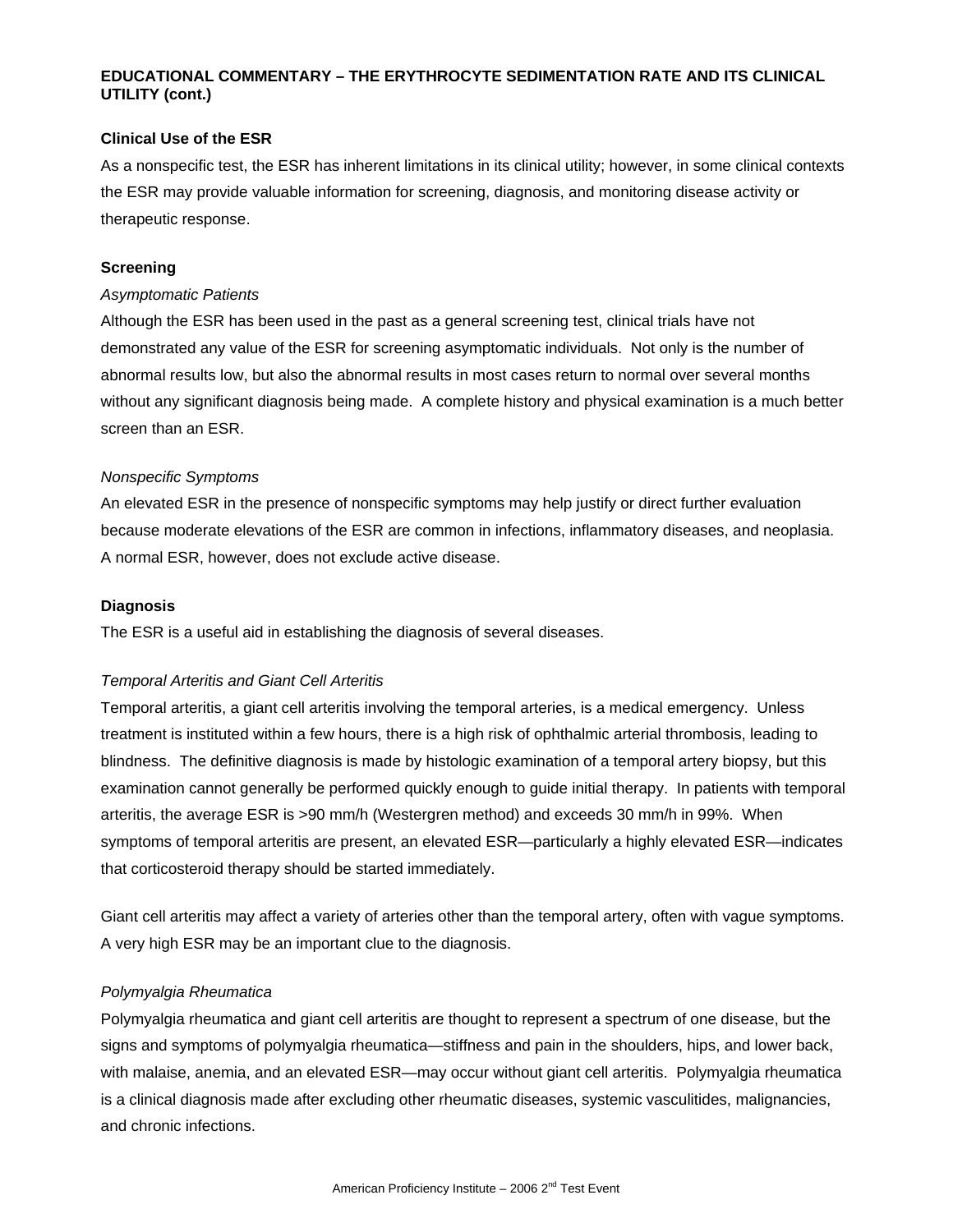### *Other Inflammatory Diseases*

The ESR is used in the emergency department setting in the evaluation of suspected appendicitis, pelvic inflammatory disease, septic arthritis, and other inflammatory diseases.

### **Monitoring**

The ESR continues to be used as an aid in monitoring the activity of selected inflammatory diseases.

#### *Temporal Arteritis and Polymyalgia Rheumatica*

The ESR is usually highly elevated in these patients. A significant decrease in the ESR, in combination with improved clinical status, is indicative of a therapeutic response. Sustained elevation of the ESR, even with symptomatic improvement, suggests a poor response to therapy.

#### *Rheumatoid Arthritis*

Only 5% to 10% of patients with rheumatoid arthritis have a normal ESR. The ESR generally parallels disease activity and mirrors other symptoms. A sustained elevation of the ESR is associated with a poor prognosis.

#### *Other Collagen Vascular Diseases*

As with rheumatoid arthritis, the ESR generally parallels disease activity with other collagen vascular diseases.

### *Neoplastic Diseases*

A high ESR has been found to correlate with an overall poor prognosis for various types of cancer, including Hodgkin's disease, gastric carcinoma, renal cell carcinoma, chronic lymphocytic leukemia, breast cancer, colorectal cancer and prostate cancer. In patients with solid tumors, an ESR >100 mm/h usually indicates metastatic disease, but for most tumors this relatively nonspecific finding has been supplanted by more precise diagnostic tests.

#### **ESR Test Methods**

Many test methods and supplies are commercially available for performing the ESR. Each method has its own characteristics, and the results from different ESR methods should generally not be considered interchangeable. Most testing is done with so-called "standard" Westergren or Wintrobe methods, while some is performed by alternate methods.

# **"Standard" Methods**

Two classical methods, Westergren and Wintrobe, originally included strict specifications for specimen anticoagulants as well as column heights and diameters. Over the years, a variety of modifications have been introduced in specimen requirements and column dimensions, but most vendors have continued to use the names Westergren or Wintrobe somewhere in their naming conventions, usually to identify the height of the column, with Westergren being longer and Wintrobe being shorter, rather than to imply that the testing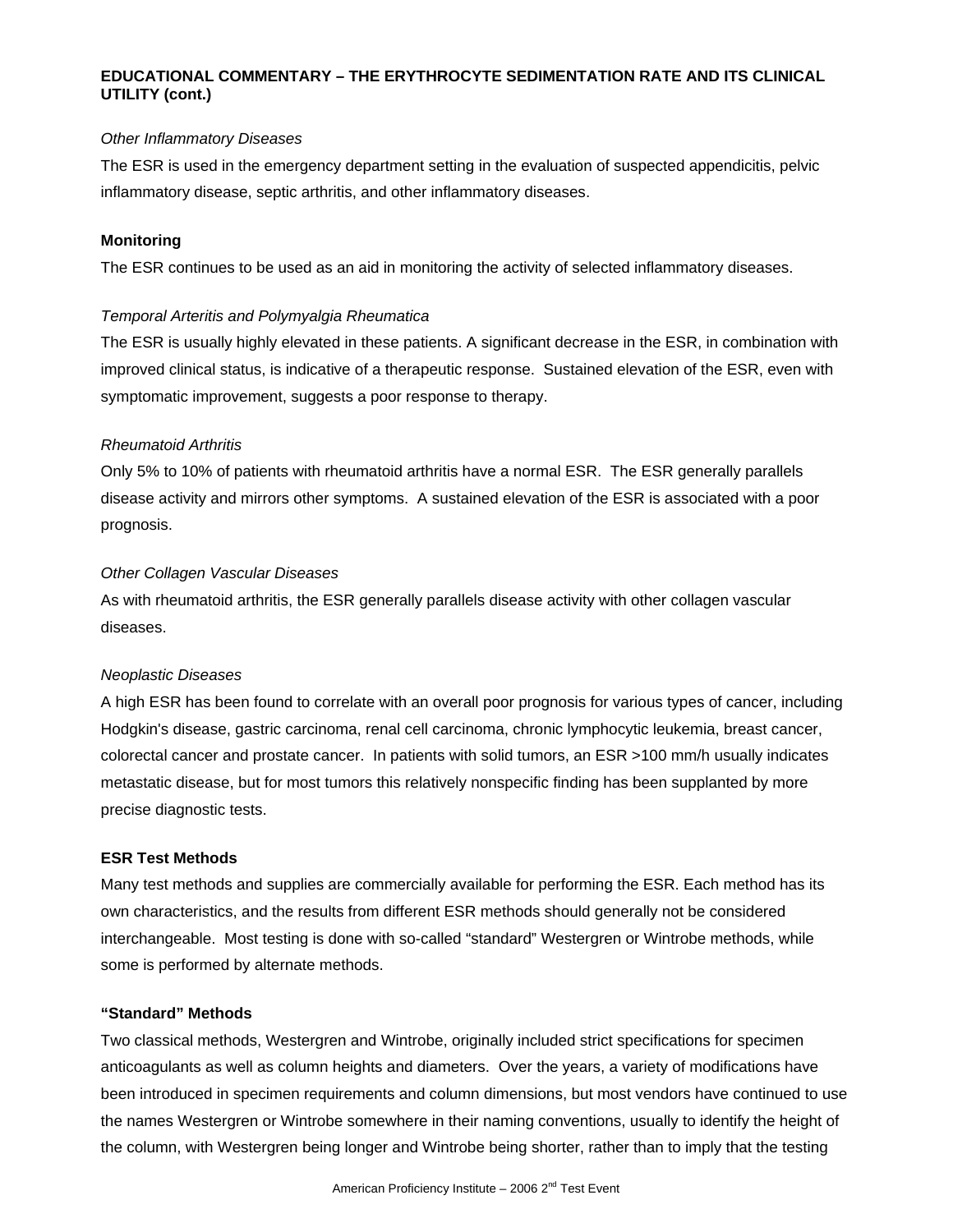method is classical Westergren or Wintrobe. It is important to gather information about the comparability of a commercial ESR method with a reference method. (See the Clinical and Laboratory Standards Institute document listed in the bibliography.)

#### *Modified Westergren Method*

The most commonly used method today is a modified Westergren method. EDTA-anticoagulated blood is diluted 4:1 with sodium citrate or sodium chloride solutions and placed in a 200-mm column with an internal diameter of 2.55 mm or greater. Sometimes this is referred to simply as the Westergren method. Favorable attributes of the modified Westergren method include: (1) convenience of using EDTA blood, as for other hematology testing, (2) highly elevated ESRs can be detected due to the tall column height, and (3) this method is recommended by the International Council for Standardization in Hematology (Expert Panel on Blood Rheology) and the Clinical and Laboratory Standards Institute.

#### *Wintrobe Method*

Another commonly used method is the Wintrobe method. Originally, the Wintrobe method utilized oxalateanticoagulated whole blood placed into a 100-mm column. Today "Wintrobe" generally means only that a shorter column is used than in the Westergren method. EDTA or citrated whole blood are often used. The Wintrobe method is considered to have increased sensitivity for detecting mildly elevated ESRs, but marked elevations are hard to detect due to the short column height. The reference range for the Wintrobe method is lower than for the modified Westergren method.

#### **Alternate Test Methods**

The desire for alternate methods is driven primarily by 2 characteristics of the standard methods: (1) long analytical time (60 minutes sedimentation time plus setup and reading times), and (2) requirements for relatively large specimen volumes (1.0-2.0 mL). Additional considerations are the need for diluting specimens and the elevation of the ESR by anemia.

#### *Zeta Sedimentation Ratio (ZSR)*

A centrifugal device (Zetafuge [Coulter Electronics, Hialeah, FL]) spins capillary tubes filled with blood in a vertical position in four 45-second cycles, accelerating the formation of rouleaux and RBC sedimentation. The capillary tube is then read as a microhematocrit, giving a value called the zetacrit. The true hematocrit is divided by zetacrit, and the result is the ZSR. The ZSR method can be completed in a few minutes, requires only 100 µL of blood, is not affected by anemia, and correlates reasonably well with the Westergren method when the ESR is only mildly or moderately elevated. Its drawbacks are the requirement for special equipment (which is no longer produced) and the "drop-off" of results at high values in comparison with the Westergren method.

#### *VES-matic ESR*

The VES-matic family of systems contains several modifications of the Westergren method. One mL of whole blood is collected into a special tube containing enough sodium citrate to both anticoagulate and dilute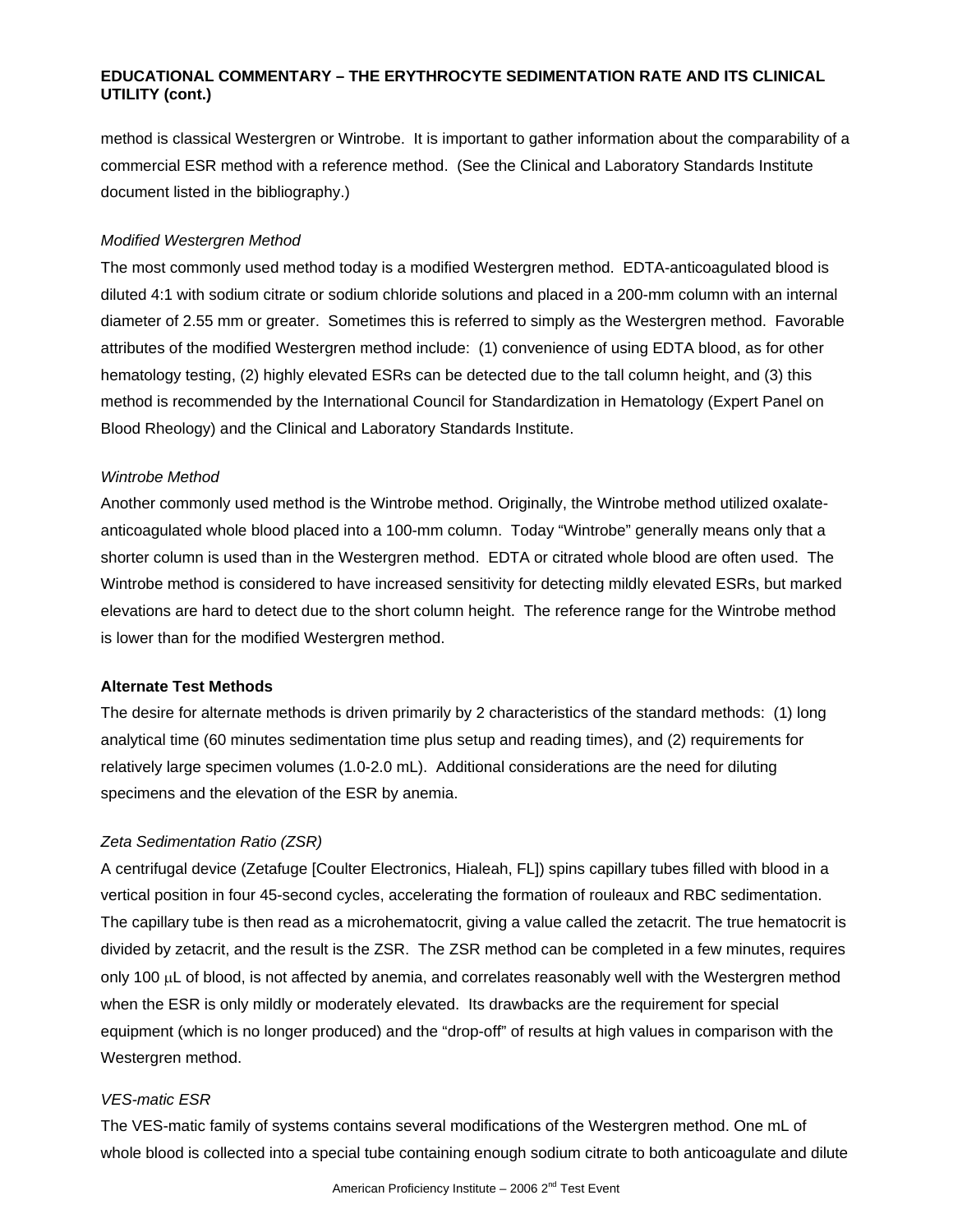the blood in the 4:1 modified Westergren ratio. The tube is placed on a reader where it is held at an angle of 18º off vertical to accelerate sedimentation. An infrared reader determines the endpoint after 20 minutes. The VES-matic ESR results correlate well with the modified Westergren results and offer advantages of improved timeliness and less specimen handling. Drawbacks include the need for specialized equipment and specimen tubes.

### *Micro-ESR*

The basis of the micro-ESR method is the reduction of the required specimen volume by using a column with an internal diameter of only 1 mm rather than the 2.5 mm or more of a standard method. One micro-ESR method uses a column 230 mm long while another uses a 75-mm column. Both methods are targeted for pediatric use, where a reduction in specimen volumes is highly desirable. Correlation studies versus standard methods have produced mixed results.

#### *Other Alternatives*

New methods are continually being introduced commercially. The primary aim is to shorten the test time, but simplifying the test procedure and reducing specimen volumes are additional considerations. Before a laboratory introduces a new method, its benefits, limitations, and comparability with standard methods should be understood.

#### **Summary**

The ESR is one of the oldest and simplest laboratory tests still in common use. Its clinical value is derived primarily from its elevation by increased concentrations of fibrinogen and immunoglobulins, but the utility is limited by its clinical nonspecificity and its being affected by a large number of technical and physiological variables. The ESR is useful in the evaluation and monitoring of temporal arteritis, polymyalgia rheumatica, and other inflammatory conditions, and in the evaluation of nonspecific symptomatology. Many methods are available for measuring the ESR, but with different performance characteristics and different levels of comparability with recommended methods.

#### *Suggested Reading*

Bedell SE, Bush BT. Erythrocyte sedimentation rate, from folklore to facts. *Am J Med*. 1985;78:1001-1009. Brigden ML. Clinical utility of the erythrocyte sedimentation rate. *Am Fam Physician*. 1999;60:1443-1450. Clinical and Laboratory Standards Institute. Reference and Selected Procedure for the Erythrocyte

Sedimentation Rate (ESR) Test; Approved Standard. 4th ed. H2-A4. Wayne, PA: CLSI; 2000. International Council for Standardization in Hematology (Expert Panel on Blood Rheology). ICSH

recommendations for measurement of erythrocyte sedimentation rate. *J Clin Pathol*. 1993;46:198-203. Morris MW, Davey FR. Basic examination of blood. In: Henry JB, ed. *Clinical Diagnosis and Management by*  Laboratory Methods. 20<sup>th</sup> ed. Philadelphia, PA: W.B. Saunders; 2001:479-519.